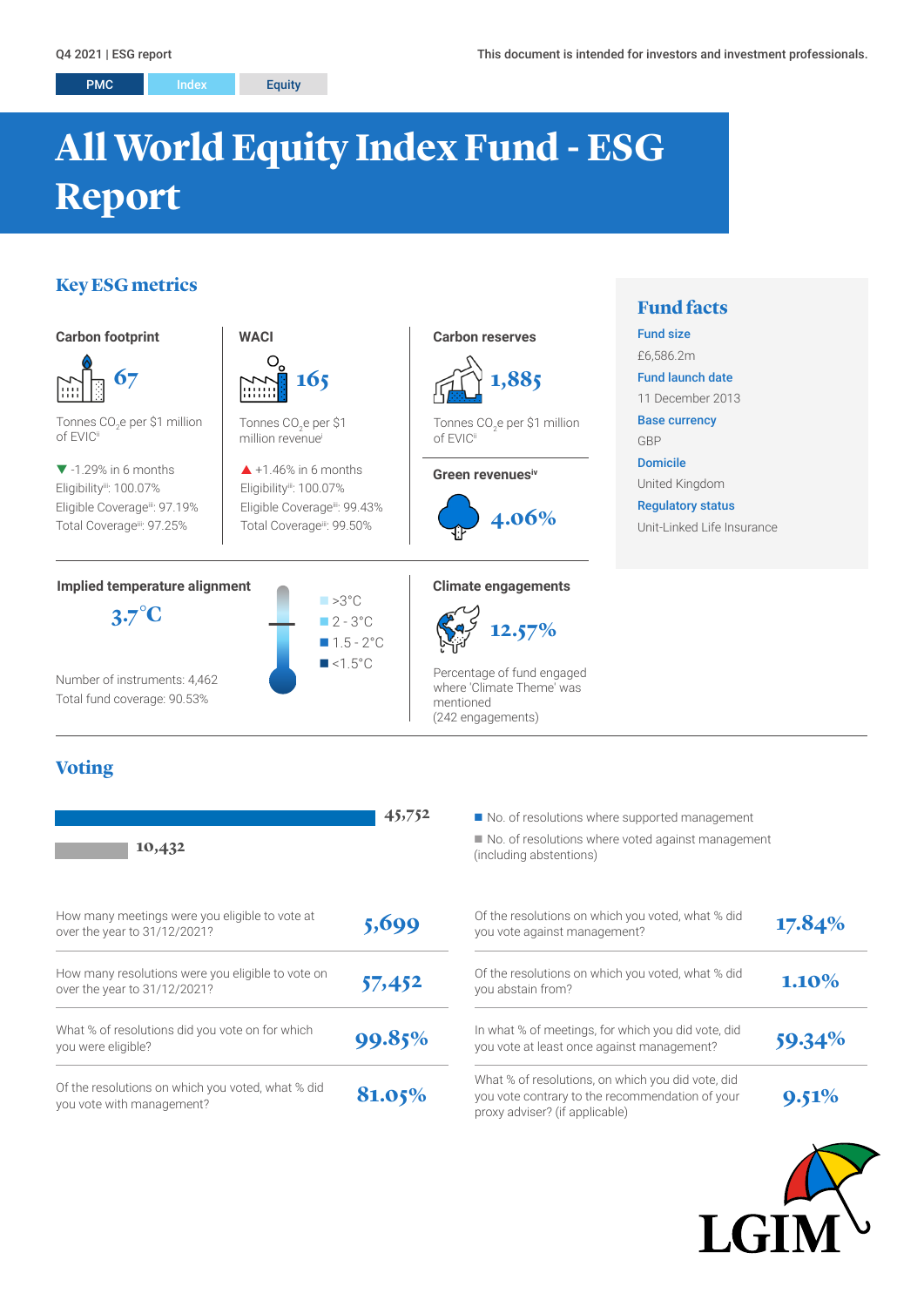## **Engagement (12 month period)v**



# **Implied temperature alignment**



### **Distribution by holdings (%)**



# **Fund trends (%)**

| 1m   | 3m    | 6m      | 1 yr |
|------|-------|---------|------|
| 2.10 | -247  | $-1.29$ |      |
| 2.06 | 0.33  | 1.46    |      |
| 181  | -6.47 | 3.54    |      |
|      |       |         |      |

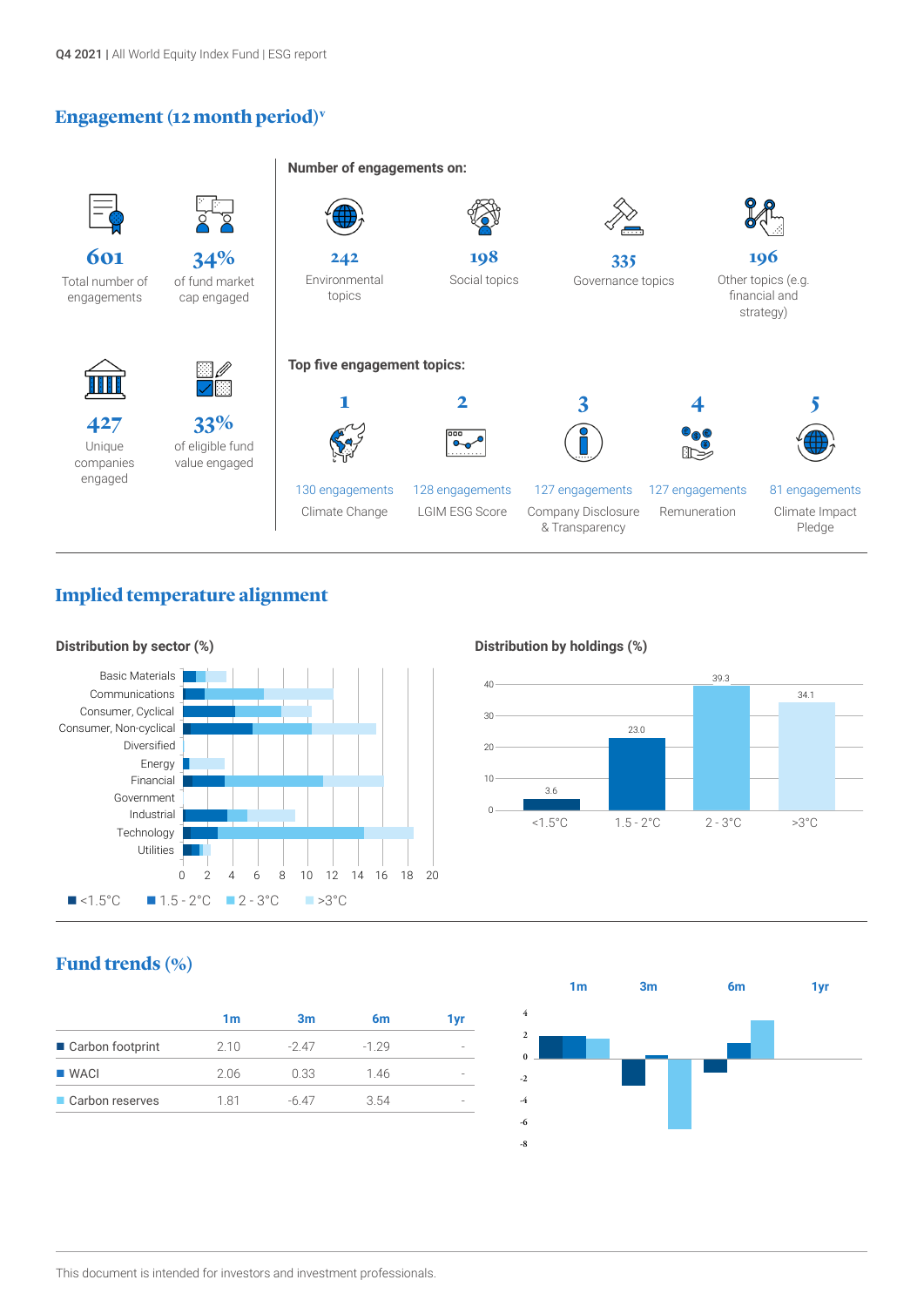### **Fund breakdown**  $\sum$ **Carbon footprint**



### **Regions (%)**

| North America           | 39.3 |
|-------------------------|------|
| <b>Emerging markets</b> | 22.8 |
| Europe ex-UK            | 17.3 |
| Asia Pacific ex-Japan   | 94   |
| Japan                   | 69   |
| l IK                    | 42   |

### **Sectors (%)**

| 24 7 |
|------|
|      |
| 16.6 |
| 16.5 |
| 5.1  |
| 4.0  |
| 2.7  |
| 2.2  |
| 12   |
| 04   |
|      |

### **ISIN rank by % of total footprint**

| ┹                        | <b>ISIN name</b>                 | ℅    |
|--------------------------|----------------------------------|------|
| 1                        | <b>ARCELORMITTAL</b>             | 2.36 |
| $\overline{\phantom{a}}$ | RWE AG                           | 1.89 |
| 3                        | EXXON MOBIL CORP                 | 1.84 |
| 4                        | <b>HOLCIM LTD</b>                | 1.48 |
| 5                        | NUCOR CORP                       | 1.35 |
|                          |                                  |      |
| ♠                        | <b>ISIN name</b>                 | $\%$ |
| 3982                     | PROMOTORA Y OPERAD DE INF-L      | 0.00 |
| 3981                     | SPAREBANK 1 SR BANK ASA          | 0.00 |
| 3980                     | STOREBRAND ASA                   | 0.00 |
|                          | 3979 SVENSKA HANDELSBANKEN-B SHS | 0.00 |

3978 DNB BANK ASA 0.00

# **Fund breakdown WACI**



### **Regions (%) Sectors (%)**

| 50.9 |
|------|
| 18.8 |
| 13.3 |
| 10.6 |
| 34   |
| 3.0  |
|      |

| <b>Utilities</b>          | 39 6 |
|---------------------------|------|
| ■ Basic Materials         | 17.9 |
| $\blacksquare$ Industrial | 14.3 |
| <b>Energy</b>             | 11.7 |
| ■ Consumer, Non-cyclical  | -4.4 |
| $\blacksquare$ Financial  | 3.6  |
| $\blacksquare$ Technology | 3.4  |
| Consumer, Cyclical        | 3.0  |
| Communications            | 1.6  |
| $\blacksquare$ Other      | 0.3  |

### **ISIN rank by % of total WACI**

| ┹              | <b>ISIN name</b>              | %    |
|----------------|-------------------------------|------|
| 1              | POWER ASSETS HOLDINGS LTD     | 4.67 |
| 2              | NEXTERA ENERGY INC            | 4.13 |
| 3              | SOUTHERN CO/THE               | 2.61 |
| $\overline{4}$ | DUKE ENERGY CORP              | 2.38 |
| 5              | LINDE PLC                     | 2.05 |
|                | <b>ISIN name</b>              | %    |
|                | 4096 VUKILE PROPERTY FUND LTD | 0.00 |
|                | 4095 GOLDMAN SACHS IN         | 0.00 |
| 4094           | <b>GOLDMAN SACHS IN</b>       | 0.00 |
|                | 4093 OVERSEA-CHINESE          | 0.00 |
|                |                               |      |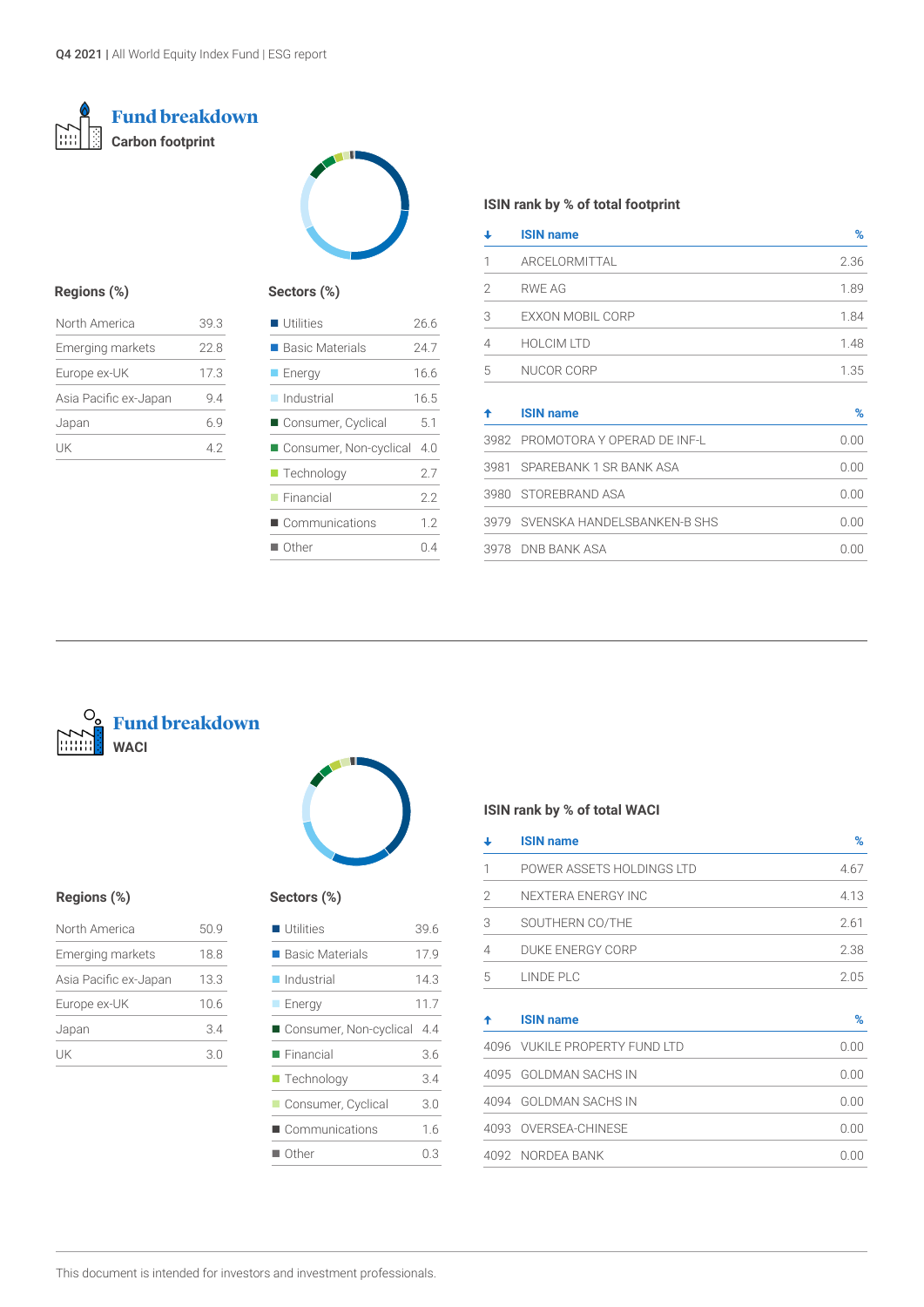



### **Regions (%) Sectors (%)**

| <b>Emerging markets</b> | 39.5 |
|-------------------------|------|
| North America           | 24.6 |
| UK                      | 144  |
| Asia Pacific ex-Japan   | 124  |
| Europe ex-UK            | 59   |
| Japan                   | 31   |

| <b>Energy</b>              | 57.8 |
|----------------------------|------|
| ■ Basic Materials          | 22.0 |
| Consumer, Cyclical         | 11.1 |
| $\blacksquare$ Utilities   | 6.8  |
| Industrial                 | 1.4  |
| $\blacksquare$ Financial   | 0.7  |
| Diversified                | 0.1  |
| $\blacksquare$ Technology  | 0.0  |
| Consumer, Non-cyclical 0.0 |      |
|                            |      |

### **ISIN rank by % of total reserves**

| ┹   | <b>ISIN name</b>                  | %    |
|-----|-----------------------------------|------|
| 1   | <b>ADANI ENTERPRISES LTD</b>      | 8.51 |
| 2   | GAZPROM PJSC-SPON ADR             | 6.77 |
| 3   | <b>GLENCORE PLC</b>               | 6.23 |
| 4   | COAL INDIA LTD                    | 5.71 |
| 5   | EXXON MOBIL CORP                  | 4.23 |
| ♠   | <b>ISIN name</b>                  | $\%$ |
| 214 | FIRST PACIFIC CO                  | 0.00 |
| 213 | <b>GENESIS ENERGY LTD</b>         | 0.00 |
| 212 | HANWHA CORPORATION-3P             | 0.00 |
| 211 | HANWHA CORPORATION                | 0.00 |
| 210 | <b>HENDERSON LAND DEVELOPMENT</b> | 0.00 |